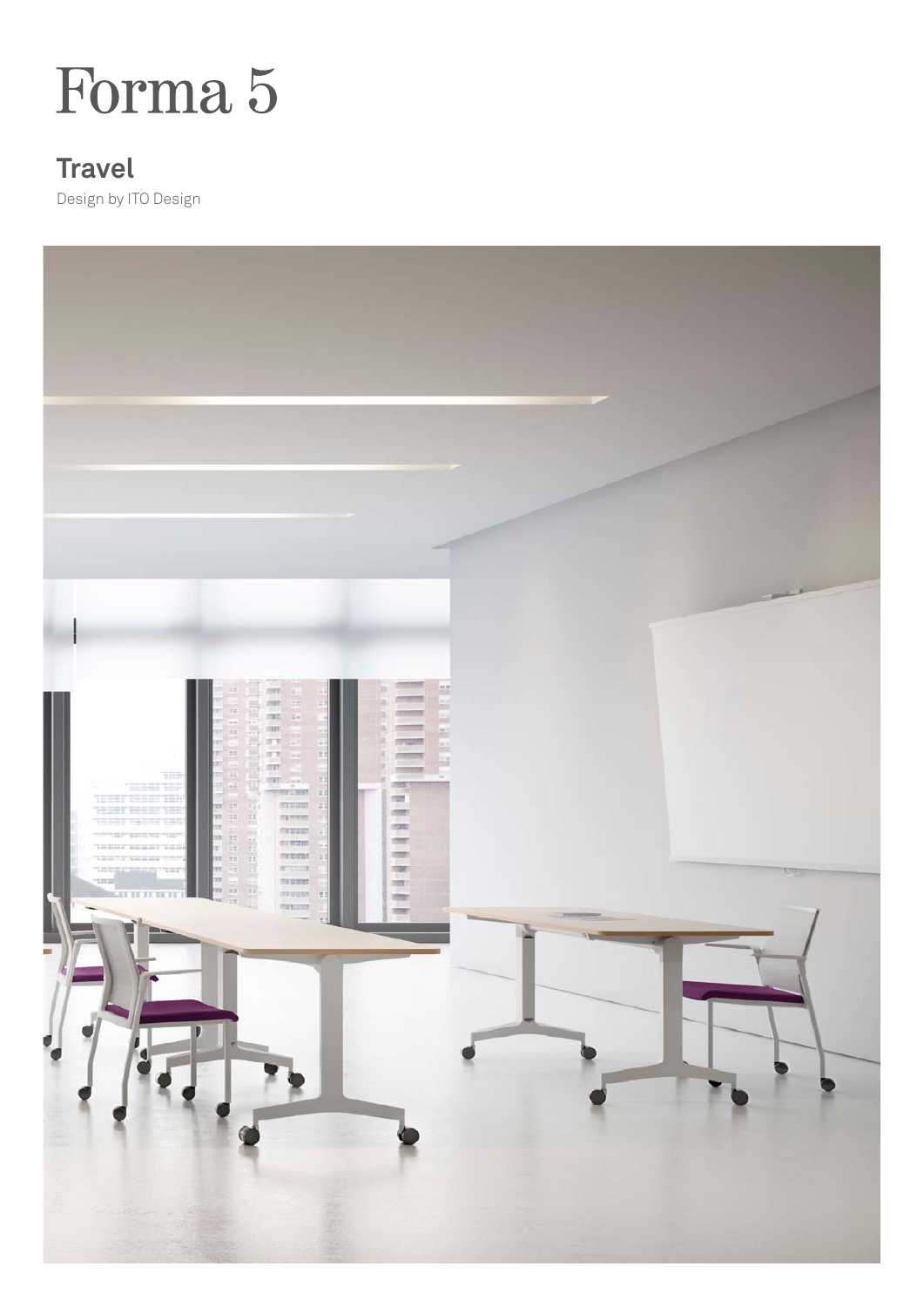Travel | 2

Functional flexibility, the ability to take on different roles within the same field and usefulness are clear advantages that allow the adaptation and success of the company. The constructive essence of Travel has these aspirations: give different solutions depending on the use to which the room is intended.

La flexibilidad funcional, la capacidad de adoptar diferentes roles dentro de un mismo ámbito y la polivalencia son claras ventajas que en una empresa permiten la adaptación y el éxito. La esencia constructiva de Travel tiene estas aspiraciones: dar prestaciones diferentes según el uso al que se destine la sala.

Flexibilité fonctionnelle, capacité d'adaptation et polyvalence sont gages de succès au sein d'une entreprise. Le développement de Travel s'est basé sur ces prémices, lui conférant ainsi une surprenante adaptabilité à des besoins constamment changeants.

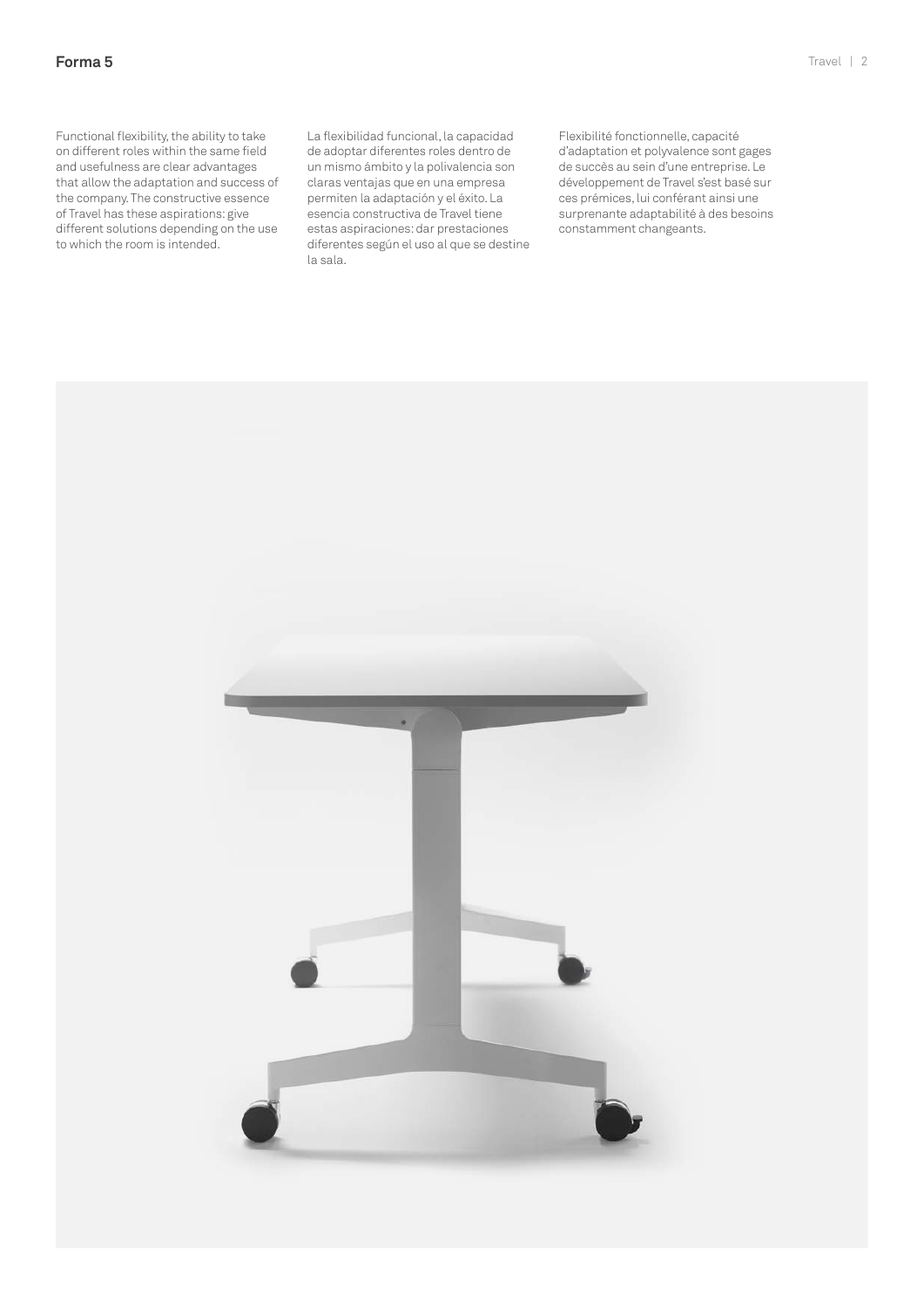#### **Single desk**

Travel has a simple folding mechanism easy to use that ensures the stacking and order after the use. It is designed for multi-purpose and multi-functional spaces that need the flexibility of a work surface. The option of wheels, allows "redecorating" the room at any time with a quick movement.

#### **Mesa individual**

Travel dispone de un sencillo mecanismo de abatimiento muy fácil de usar que garantiza el apilamiento y el orden tras el uso. Está pensada para espacios polivalentes y multifuncionales que necesitan la flexibilidad de una superficie de trabajo que, junto a la opción de ruedas, permiten "redecorar" la sala en cualquier momento con un desplazamiento ágil.

#### **Table individuelle**

Le mécanisme de Travel est très simple et facile d'utilisation. Conçue pour évoluer dans des espaces multifonctions, les prestations que cette table apporte en terme de facilité de rangement, de déplacement et d'installation rapides, la rendent idéale dans des salles de travail vouées à constantes modifications.

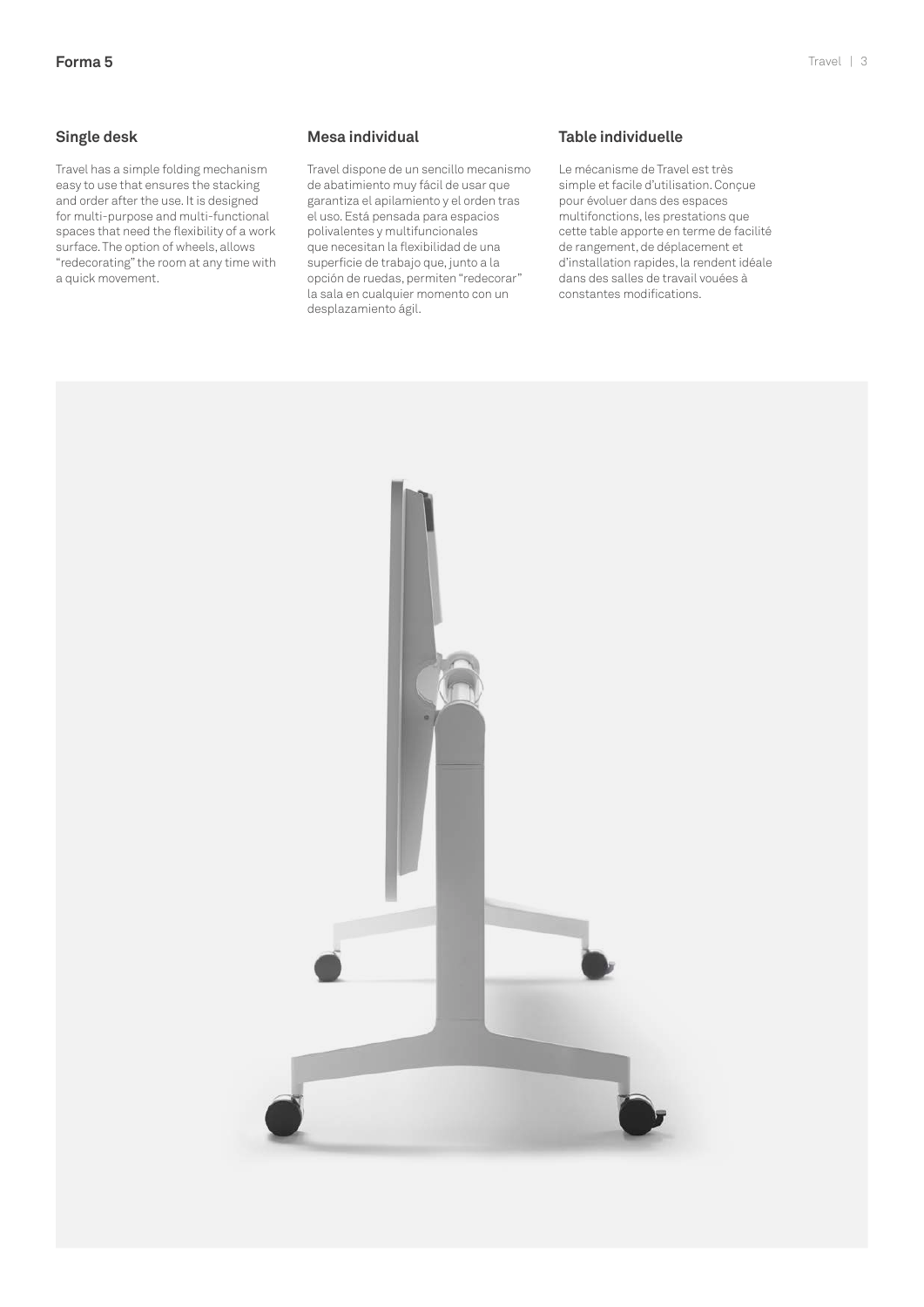#### **Folding system**

Folding Travel table is a very simple and does not require the use of force or support tools. One person will find no difficulty in using the mechanism. Under the top, Travel has two handles which are operated by pulling them.

In doing so, the table does not oppose resistance to rotation. Vertically stacking tables do not take up much space. When folding the top, the negative inclination angle presented prevents accidental tilting.

#### **Sistema de abatimiento**

Abatir una mesa Travel es muy sencillo y no requiere el uso de fuerza o herramientas de ayuda. Una persona sola no encontrará ninguna dificultad en el uso del mecanismo. Bajo la tapa, Travel dispone de dos manetas que se accionan tirando de ellas. Al hacerlo, la mesa no opondrá resistencia para el giro. El apilamiento vertical de las mesas apenas ocupa espacio. Al plegar la tapa, el ángulo de inclinación negativo que presenta evita los vuelcos accidentales.

#### **Système de rabattage**

Quiconque pourra plier une table Travel, sans effort ni outils. Deux petites manettes très faciles d'accès permettent d'actionner le mécanisme de pliage de la table en tirant sur elles. Une fois empilées, les tables n'occupent que peu d'espace et l'angle d'inclinaison négatif des plateaux évite toute chute accidentelle.



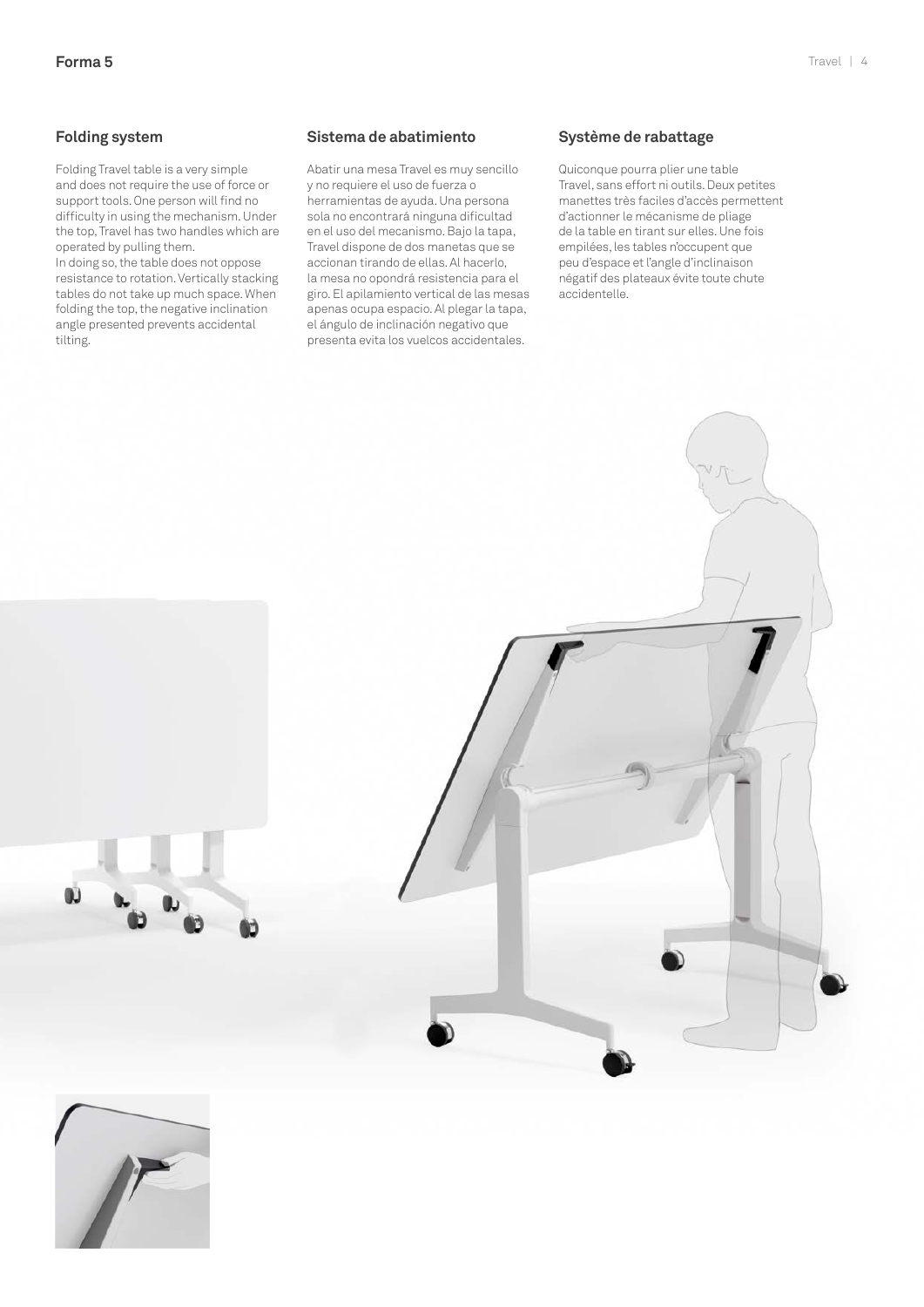#### **Cable management**

A table program that offer solutions aimed to flexibility, productivity and multi-purpose must have in mind the integration of new technologies. Travel offers an optional schuko integrated in the top of the table and pieces that lead the electrification through the beam of the table, which have a specific hole for the vertical conduction of electrification. This system allows you to link different tables electrification.

#### **Electrificación**

Un programa de mesas que ofrece soluciones orientadas a la flexibilidad, a la productividad y a la polivalencia, debe tener en cuanta la integración de las nuevas tecnologías.

Travel dispone de un schuko opcional integrado en la tapa de la mesa y unas piezas que conducen el cableado a través de la viga para llegar al pedestal que presenta un hueco destinado a la conducción vertical de la electrificación. Este sistema permite enlazar la electrificación de diferentes mesas.

#### **Électrification**

Un programme de tables garant de flexibilité, de polyvalence et de productivité, se doit d'intégrer les nouvelles technologies. Travel propose une nourrice encastrée dans le dessus de la table. Les câbles cheminent le long de sa poutre, retenus par des brides, avant de pénétrer à l'intérieur de la colonne du piètement. Ce système permet aussi de faire passer les câbles d'une table à l'autre.

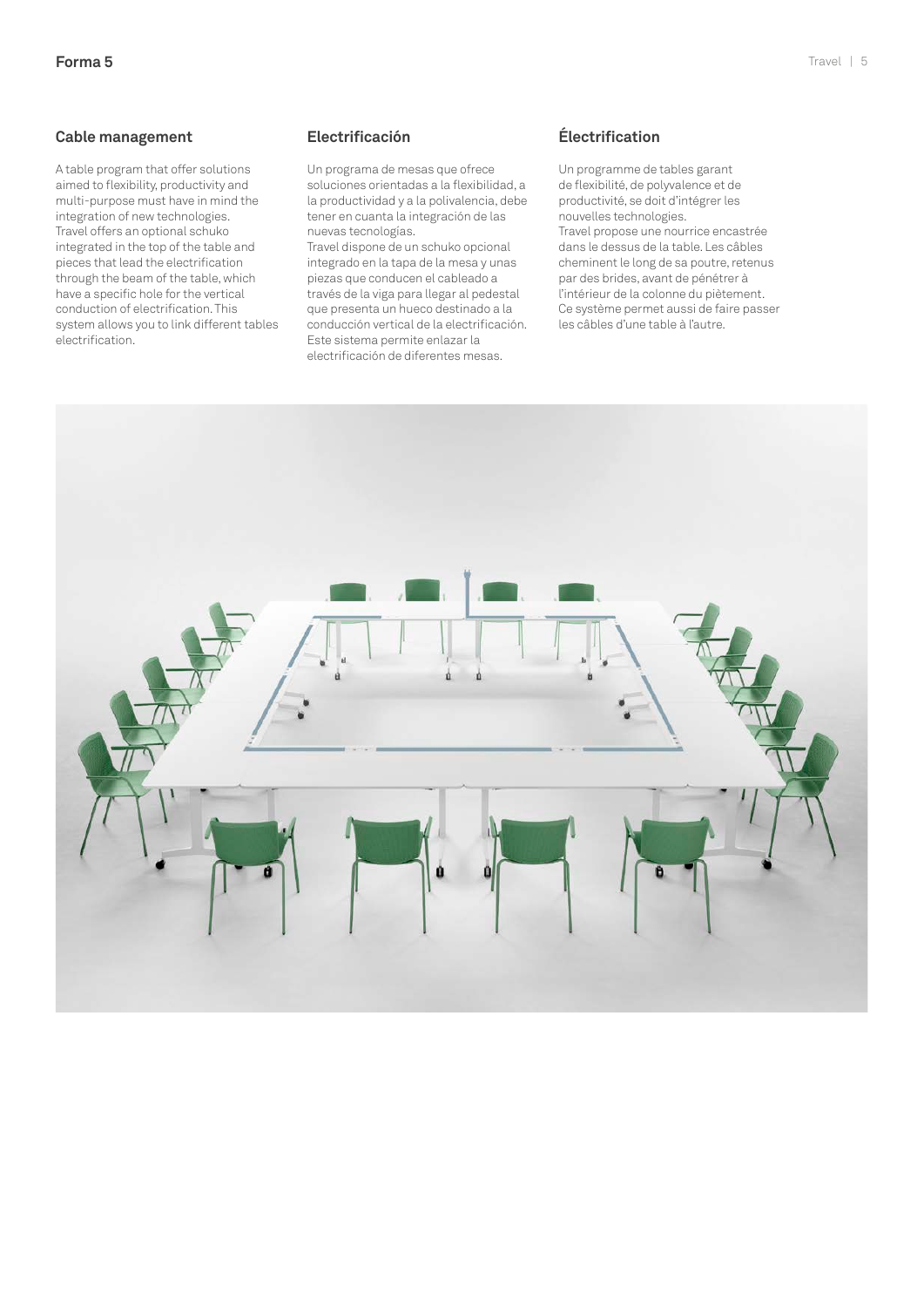

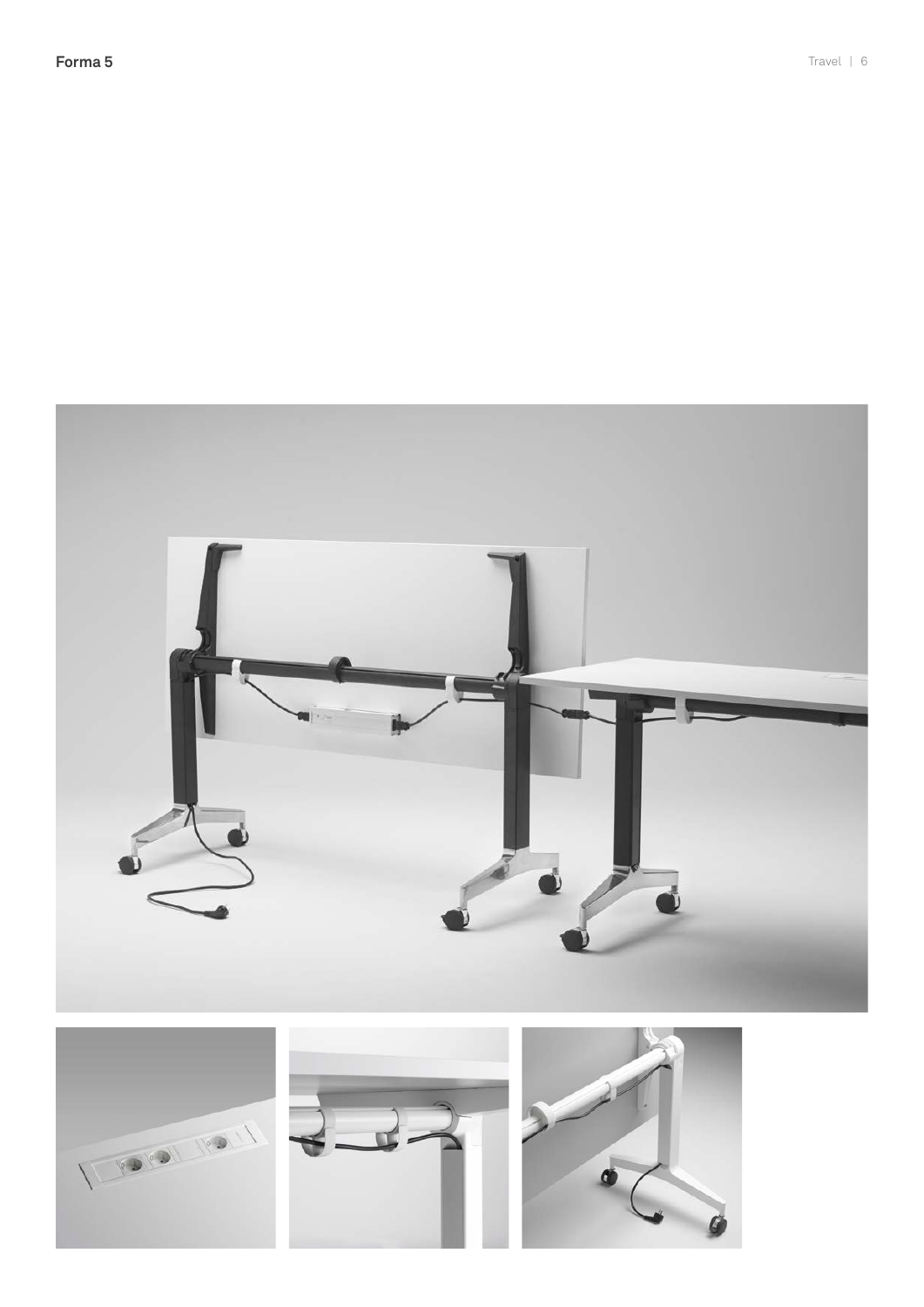#### **Configurations**

From a meeting room to a training room in seconds and, most importantly, maintaining correct, clean and welcoming design. Travel has junction pieces between tables, hidden under the tops, that help maintain order and continuity in the different configurations.

#### **Configuraciones**

De una sala de juntas a una sala de formación en cuestión de segundos y, lo más importante, manteniendo una estética correcta, limpia y acogedora. Travel dispone de piezas de unión entre mesas que, ocultas bajo las tapas, permiten mantener el orden y la continuidad en las distintas configuraciones.

#### **Compositions**

Travel permet de transformer, en quelques secondes, une salle de formation en une de réunion et vice versa, tout en assurant ordre et harmonie dans un même espace. Des pièces de jonction entre plateaux permettent de solidariser très facilement plusieurs tables entre elles, mais aussi de les séparer.





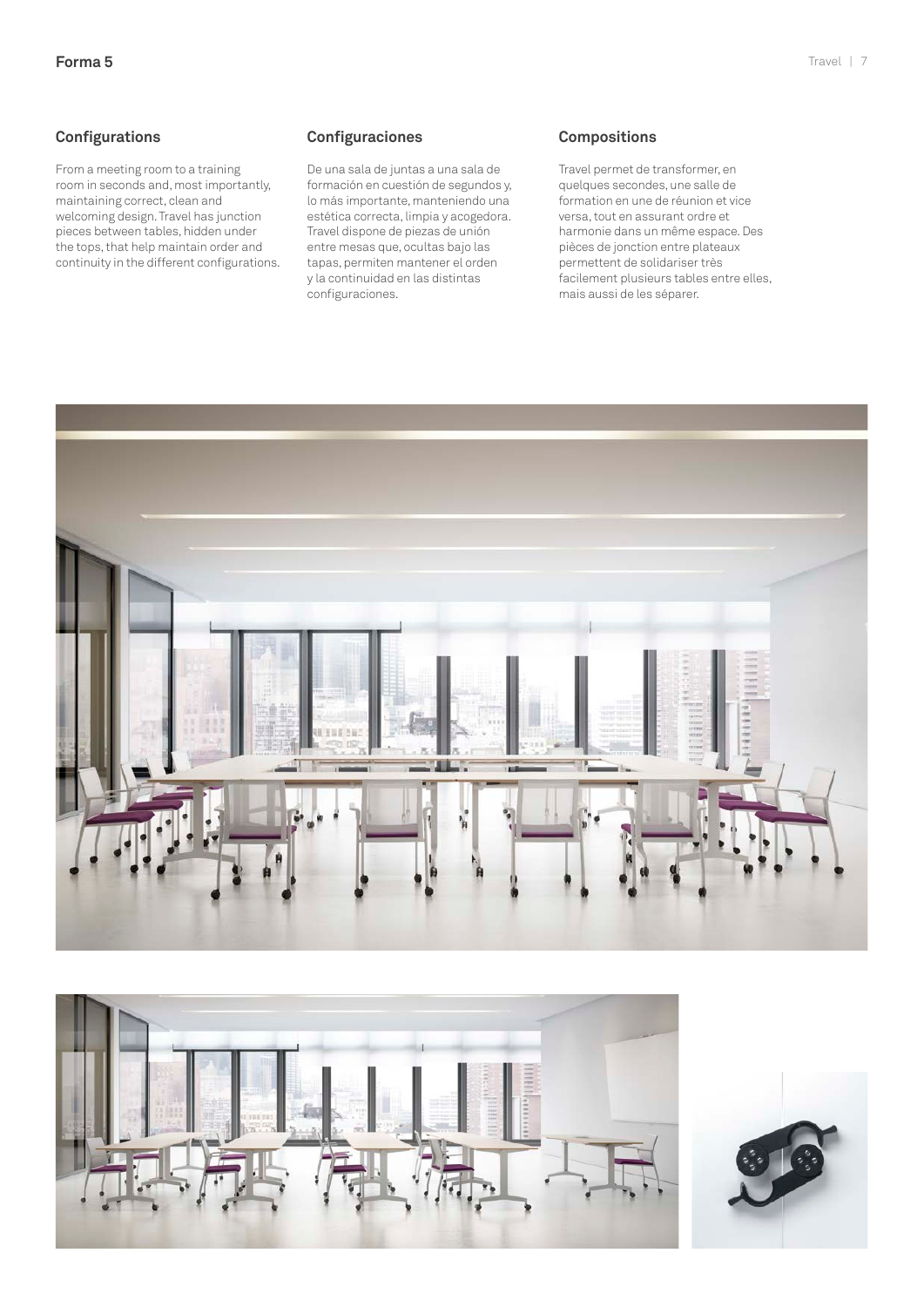#### **Modesty panel**

Travel tables also offer the option of melamine or upholstered modesty panel without meaning any problem to fold them. The assembly of the modesty panel is made to allow the table to be folded while keeping vertically in line with the table top.

#### **Faldón**

Las mesas Travel ofrecen también la opción de faldón melamina o textil sin que esto condene el abatimiento de las mismas. El montaje del faldón se realiza de manera que pliegue, quedando en vertical en línea con la tapa de mesa.

#### **Voile de fond**

Travel peut également être équipée d'un voile de fond, en mélamine ou tapissé, sans que cela ne l'empêche pour autant d'être pliée. En effet, une fois rabattu, le voile de fond s'aligne à la verticale avec le dessus de la table.



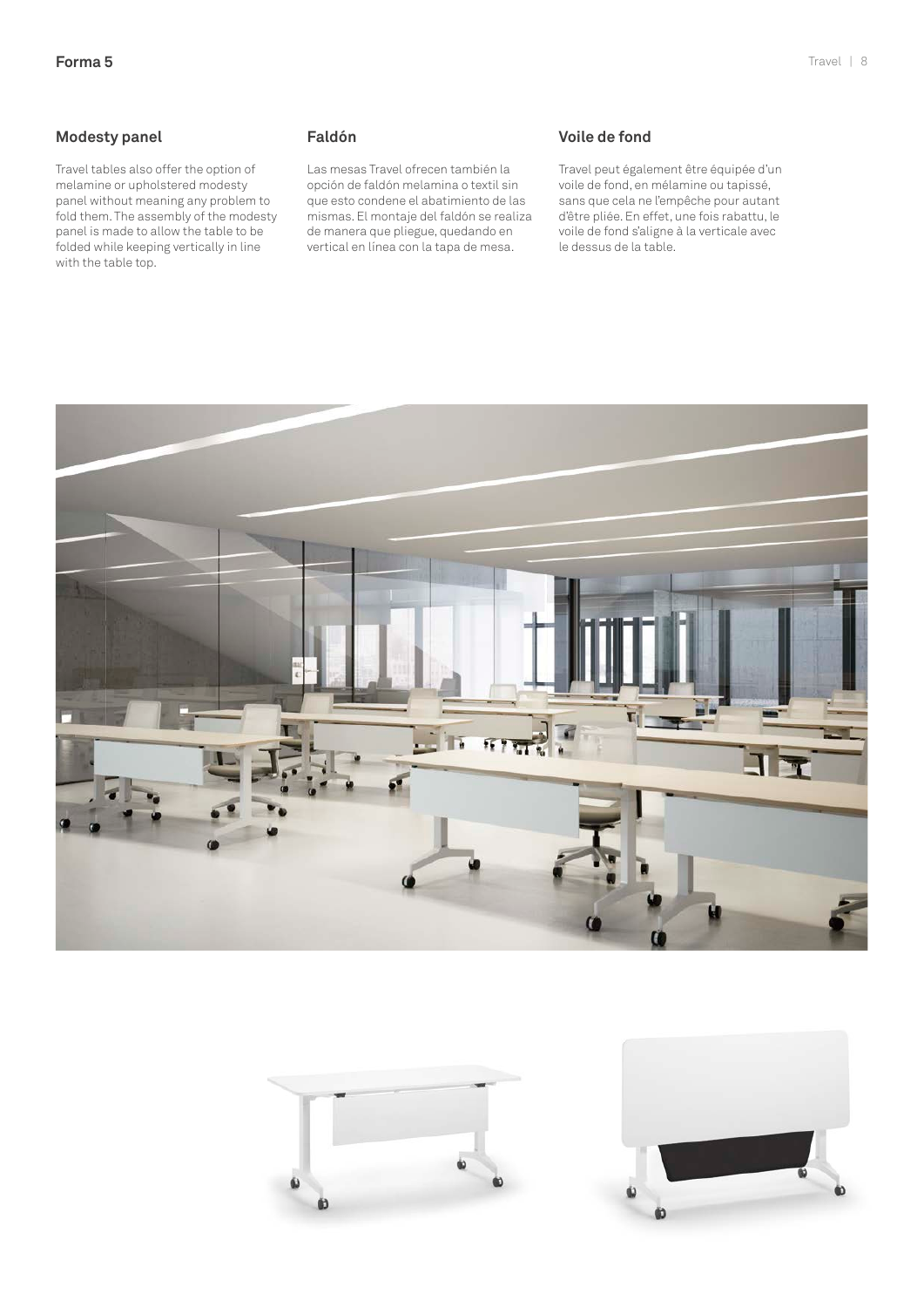#### **Models / Modelos / Modèles**



- Single desk – Mesa individual
- Table individuelle
- Single desk with melamine / kompress modesty panel – Mesa individual con faldón melamina / kompress
- Table individuelle voile de fond mélaminé / kompress
- Single desk with upholstered modesty panel
- Mesa individual con faldón tapizado
- Table individuelle avec voile de fond tapissé

#### **Top / Tapa / Plateau**



- –Tapa 19 mm, esquinas rectas
- –Plateau 19 mm, coins droits
- –Tapa 19 mm, esquinas redondeadas
- –Plateau 19 mm, coins arrondis



- corners. Black edge
- –Tapa tablero kompress, 13 mm, esquinas redondeadas. Canto negro
- –Plateau Kompress, 13 mm, coins arrondis. Chant noir

#### **Pedestal / Pedestal / Piètement**



- –Polar white pedestal
- –Pedestal blanco polar
- –Piètement blanc polaire



- –Black pedestal –Pedestal negro
- –Piètement noir



- –Bicolor pedestal (polar white column+aluminum feet)
- –Pedestal bicolor(columna blanco polar+pies de aluminio)
- –Piètement bicouleur (colonne blanche polaire + pieds en aluminium)



- –Bicolor pedestal (black column+aluminum feet)
- –Pedestal bicolor (columna
- negra+pies de aluminio)
- –Piètement bicouleur (colonne noire + pieds en aluminium)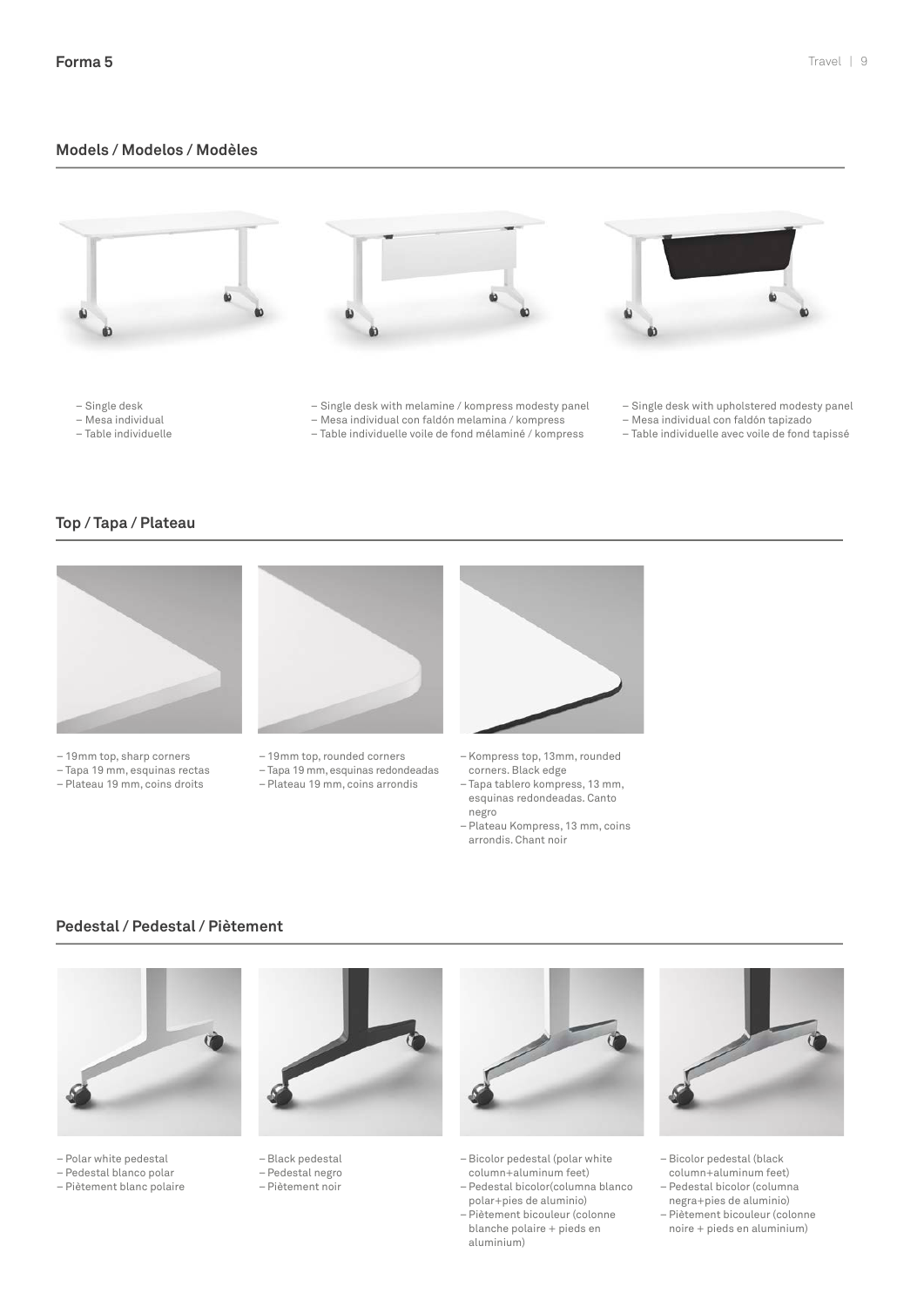### **Floor support / Apoyo al suelo / Appui au sol Accessories / Accesorios / Accessoires**



– Wheels with brakes –Ruedas con freno

–Roulettes avec freins



- –Levelers – Niveladores
- –Patins



–Join kit –Piezas de unión –Pièces d'union

#### **Cable management / Electrificación / Électrification**



- –Schuko: International or British systems
- –Schuko: sistema Internacional o Británico
- –Schuko : système International ou Britannique



- Horizontal cable management kit –Kit de conducción horizontal del
- cableado –Kit pour la conduite horizontale
- des câbles



- –Practicable pedestals for
- electrification
- –Pedestales practicables para la electrificación
- –Piètement permettant l'électrification

#### **Folding system / Sistema de abatimiento / Système de rabattage**



The space required to stack multiple Travel tables is optimized thanks to the design of its elements, designed to take up minimal space requirements and maintain order once completed its use.

El espacio necesario para apilar varias mesas Travel se optimiza gracias al diseño de sus elementos, ideados para ocupar el mínimo espacio necesario y mantener el orden una vez terminado su uso.

Les composants de la table Travel ont été dessinés dans le but de la rendre la moins encombrante possible une fois repliée, dans un souci d'optimisation de l'espace.